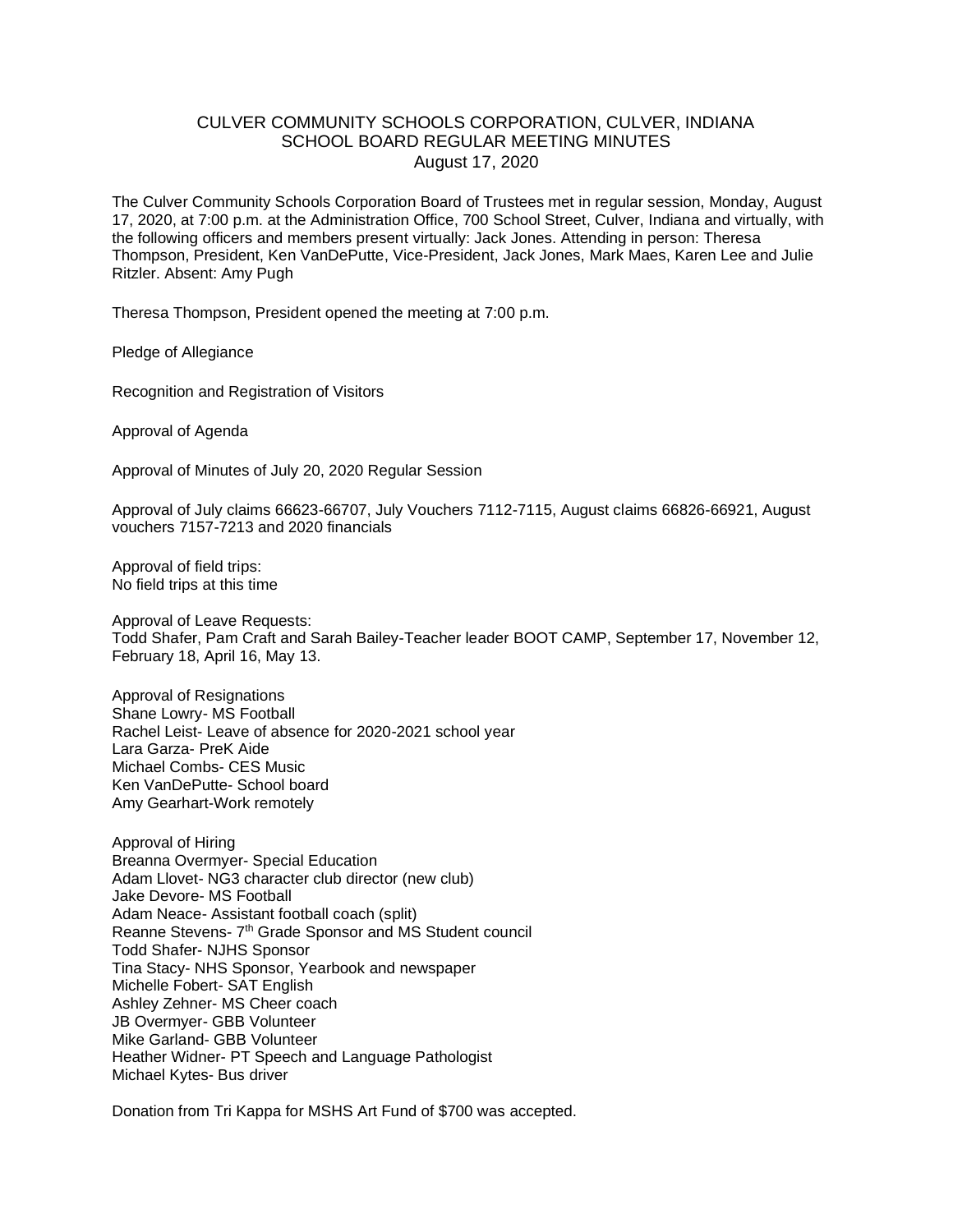Motion was made by Julie Ritzler to approve consent items and was seconded by Ken VanDePutte. Motion passed six (6) ayes and no (0) nayes.

Discussion/Action Items: Resolution 2020-15 Emergency Paid Leave and Extended FMLA Leave

A motion was made by Ken VanDePutte to approve Resolution 2020-15 to authorize emergency actions by the superintendent and was seconded by Karen Lee. Motion passed six (6) ayes and no (0) nayes.

A motion was made by Mark Maes to approve the Athletics ReEntry plan and understand this to be a fluid document. Motion was seconded by Julie Ritzler Motion passed six (6) ayes and no (0) nayes.

A first read was presented on the following policies:

eLearning Policy 2371; Continued Operations Amid COVID-19, Policy 0162.4, 0165, 0167.1, 0167.3, 8415, 8416; Policy volume 33 No 1 (0151, 0152, 0154, 0155, 0167.2, 0171.4, 3120.11, 5111, 5460, 6105, 6250, 7540.02, 8330, 8420.01, 8450); Policy 2370.5 Virtual Education Program; Policy 8450 Coronavirus Disease & 8450.01 Protective Facial Coverings During Pandemic/Epidemic Events; Policy 2266 Title IX.

A motion was made by Karen Lee to approve the MOU with St. Joseph Health Systems for a trainer. Motion was seconded by Ken VanDePutte. Motioned passed six (6) ayes and no (0) nays.

A motion was made by Julie Ritzler to approve the MOU with St. Joseph Health Systems for a School Nurse and Nurses Aide and was seconded by Karen Lee. Motion passed six (6) ayes and no (0) nays.

A motion was made by Mark Maes to approve the addition of a Character club at MSHS and was seconded by Karen Lee. Motion passed six (6) ayes and no (0) nays.

A motion was made by Ken VanDePutte to approve the advertisement of the 2021 Budget, Capital Projects and Bus Replacement Plan and was seconded by Mark Maes. Motion passed six (6) ayes and no (0) nays.

A motion was made by Julie Ritzler to approve the Lease agreement with the Town of Culver for an antennae on the water tower and was seconded by Ken VanDePutte. Motion passed six (6) ayes and no (0) nays.

A motion was made by Karen Lee to approve the estimate of James Excavating to complete the scope of work at the elementary parking lot and was seconded by Ken VanDePutte. Motion passed six (6) ayes and no (0) nays.

## Superintendent's Information:

Superintendent reminded board members of the petition of nomination consent timeline of July 22, 2020- August 21, 2020. A reminder of the Direct Pay Option at the MASE clinic for school employees who do not carry full insurance through the school system. A suggestion was made for a remote ISBA IAPSS Conference to be held at the Lakehouse on September 28, 2020. A project update was provided. Roofing is going on at the MSHS and anticipating finishing in 2 more weeks and then by the end of September for the whole project. HVAC is installed but the programming is being worked on at the elementary school. Fencing project will be starting in 4-5 weeks. Parent drop off signs have been installed at the Elementary School. The parking lot update the elementary school is scheduled to begin August 29<sup>th</sup>. FCC has approved the water tower use for the antennae. Bids for the bus garage build are beginning to come in, auditorium lights in the high school are being installed as well as doors at the middle and high school.

Business Manager Information: Nothing to report at this time.